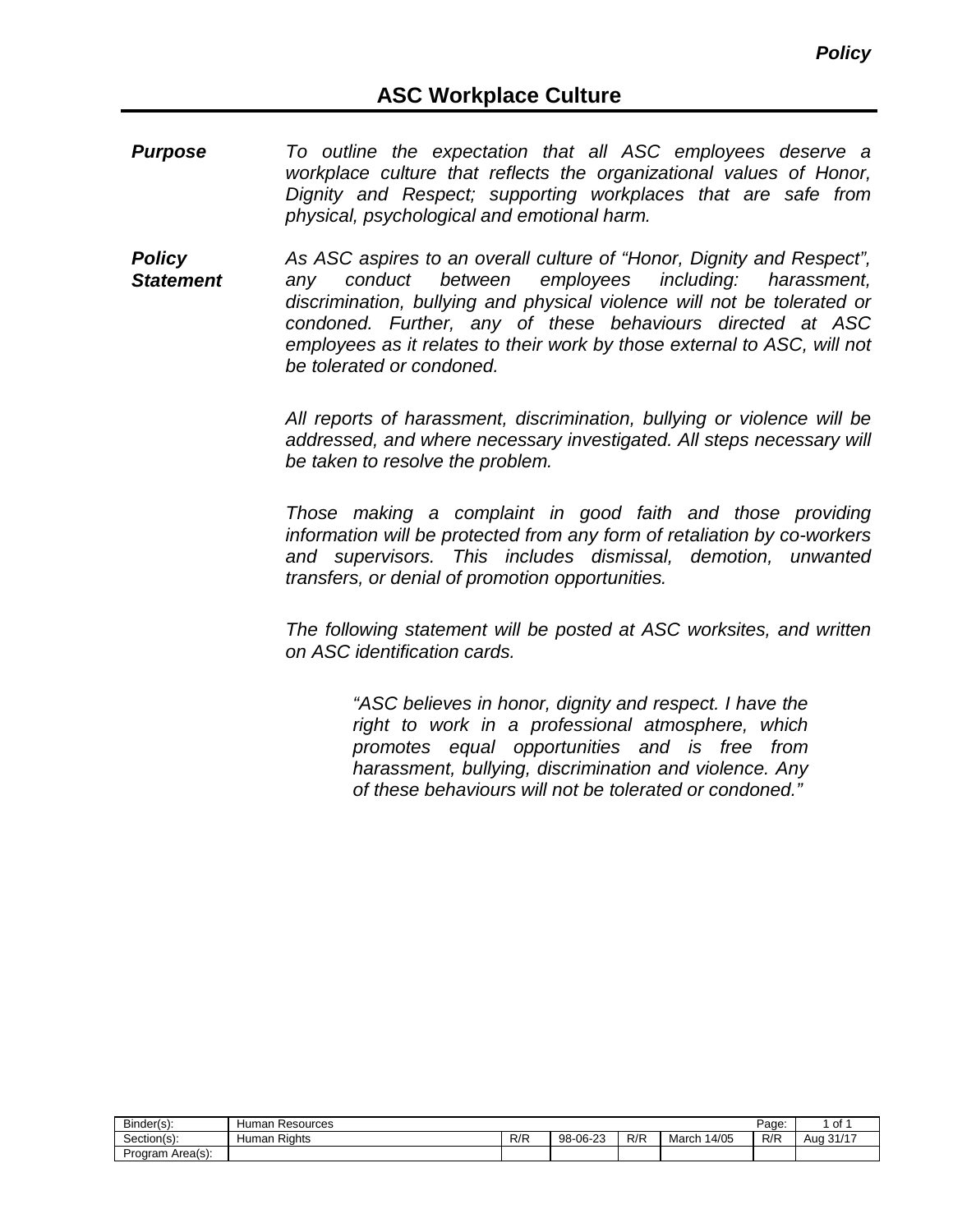#### **Violence in the Workplace**

Accredited Supports to the Community recognizes violence in the workplace as:

- Any attempted or actual conduct of a person that causes, or is likely to cause injury
- Any threatening statement or behaviour that causes another to believe that they are at risk of injury

ASC will take steps necessary to protect employees from potential risks associated with workplace violence.

#### *Behaviours of Concern with Clients*

Given the nature of the services ASC provides, it is understood that from time to time employees may work with clients that have differing cognitive abilities, minimal communication skills, and other presenting health issues and that they may at times display aggression. It is important to remember the balance of power and control in relation to determining what would constitute "abusive" conduct. To mitigate risk to employees the following procedures are in place:

- 1. A risk assessment process is conducted with all clients receiving disability services, and where indicated, secondary levels of risk assessing are completed. Services may be refused or discontinued where the risk is identified as major for employees.
- 2. All employees working within disability services are oriented and trained to Behaviours of Concern policies and procedures and once trained are authorized to implement necessary permitted interventions.
- 3. Non Violent Crisis Intervention training is made available, and once trained employees are authorized to use the techniques.
- 4. In addition, Employees working with clients that display anticipated behaviours of concern are trained to Behaviour Support Plans, and once trained are authorized to implement any included approved interventions.

## *Family Violence*

- 1. At any time that ASC is made aware of a court order restricting access to an ASC employee while they are working, ASC will support both the employee and the worksite team to put a safety plan in place which will include but not be limited to:
	- Notification of appropriate persons of the existence of the order
	- Provision of photographs for identification purposes
	- Development of a plan corresponding with the order and orientation to applicable co-workers

| Binder(s):          | Resources<br>Human        |            |                                             |     |                | Page: | $\sim$<br>ט וט   |
|---------------------|---------------------------|------------|---------------------------------------------|-----|----------------|-------|------------------|
| -<br>Section(s):    | $\sim$<br>Human<br>Rights | ם/ ם<br>NN | $\sim$<br>$\sim$<br>$98 - 1$<br>റ-∠ാ<br>טש· | R/R | 14/05<br>Marcl | R/R   | 0/47<br>Aua<br>∠ |
| Area(s):<br>Program |                           |            |                                             |     |                |       |                  |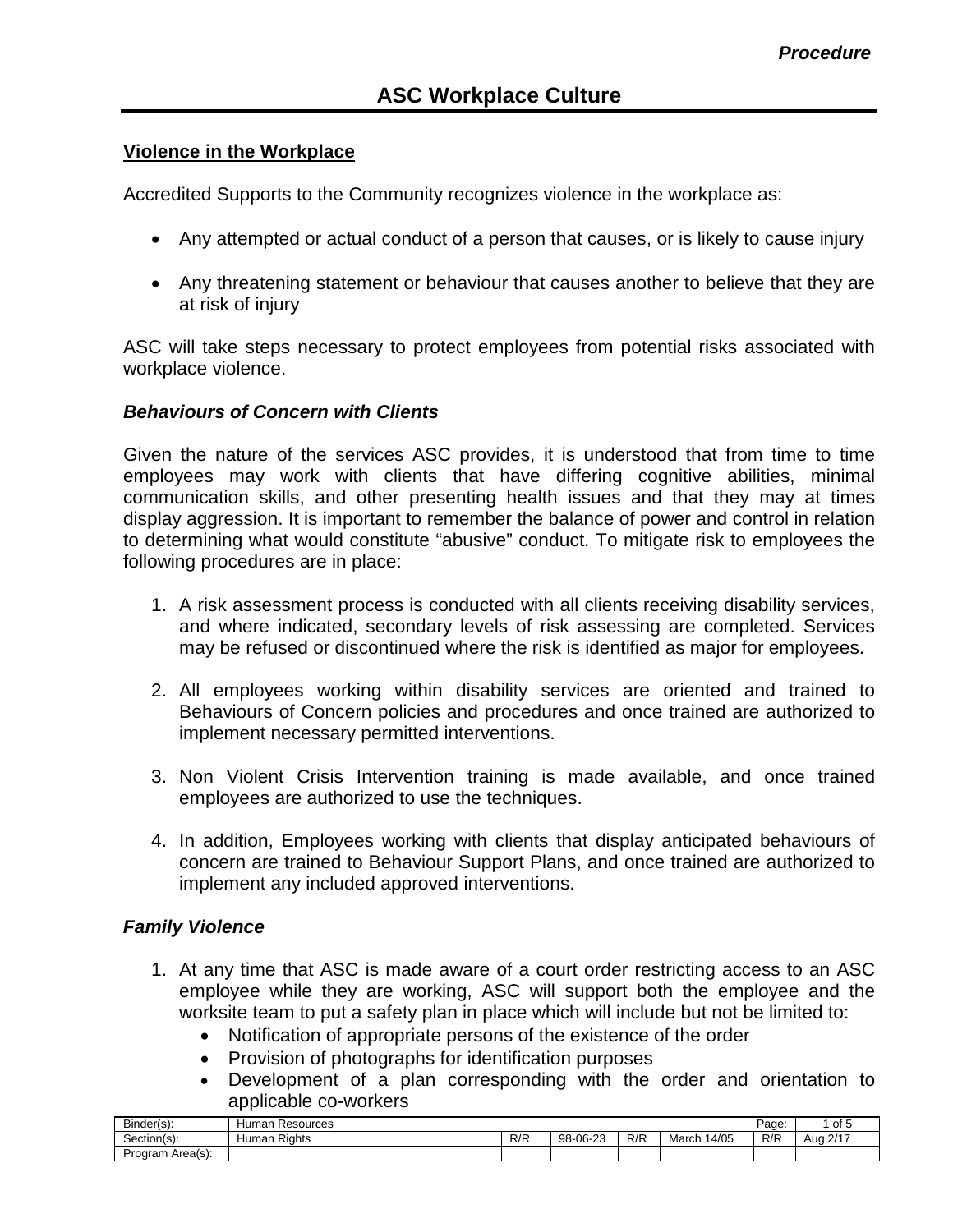- Interim authorized restrictive practices may be implemented (i.e. doors kept locked at all times on a home).
- 2. In situations where an employee has expressed concern regarding a potential situation of family violence and is concerned for their safety, ASC will support the employee through:
	- Referral to appropriate supports including shelters, police, etc.
	- Development of an interim safety plan while working
	- Provision of a Leave of Absence if required
- 3. In situations where employees may be delivering a service in a home when there is a threat of domestic violence:
	- The service may be discontinued
	- Arrangements for alternate location of service provision may occur
	- Development of a safety plan for provision of service delivery

## **Harassment/Discrimination**

Harassment occurs when an employee is subjected to unwelcome verbal or physical conduct because of race, religious beliefs, color, gender, physical or mental disability, age, ancestry, place of origin, marital status, source of income, family status or sexual orientation. Harassment is a form of discrimination and Alberta Human Rights law prohibits workplace harassment based on these grounds.

ASC will not tolerate any verbal or physical abuse, threats, or any derogatory remarks, jokes, innuendo or taunts related to any of the above areas. Further, at ASC there is no tolerance for any display of pornographic, racist or offensive signs or images, practical jokes that result in embarrassment, and unwelcome invitations or requests related to the above areas.

#### **Sexual Harassment**

Sexual Harassment is unwanted sexual advances, unwanted requests for sexual favors, and other unwanted verbal or physical conduct. It can include pinching, patting, rubbing or leering, "dirty jokes", pictures or display of pornographic materials and comments, suggestions, innuendoes, requests or demands of a sexual nature. The behaviour need not be intentional to be considered sexual harassment.

Discrimination based on the grounds of gender including sexual harassment occurs when unwanted requests for sexual favors, and submission to any other unwanted verbal or physical conduct of a sexual nature is indicated explicitly or implicitly as a term or condition of employment, or submission to, or rejection of such conduct affects employment.

At ASC there is no tolerance for any form of sexual harassment/discrimination.

| $\sim$<br>Binder(s): | Resources<br>Human        |            |          |        |                | Page: | $\sim$<br>ັບເ<br>- |
|----------------------|---------------------------|------------|----------|--------|----------------|-------|--------------------|
| Section(s):          | $- \cdot$<br>Human Rights | ם/ם<br>ND. | 98-06-23 | $R$ /F | 14/05<br>March | R/R   | 2147<br>Aua<br>∠   |
| Program Area(s):     |                           |            |          |        |                |       |                    |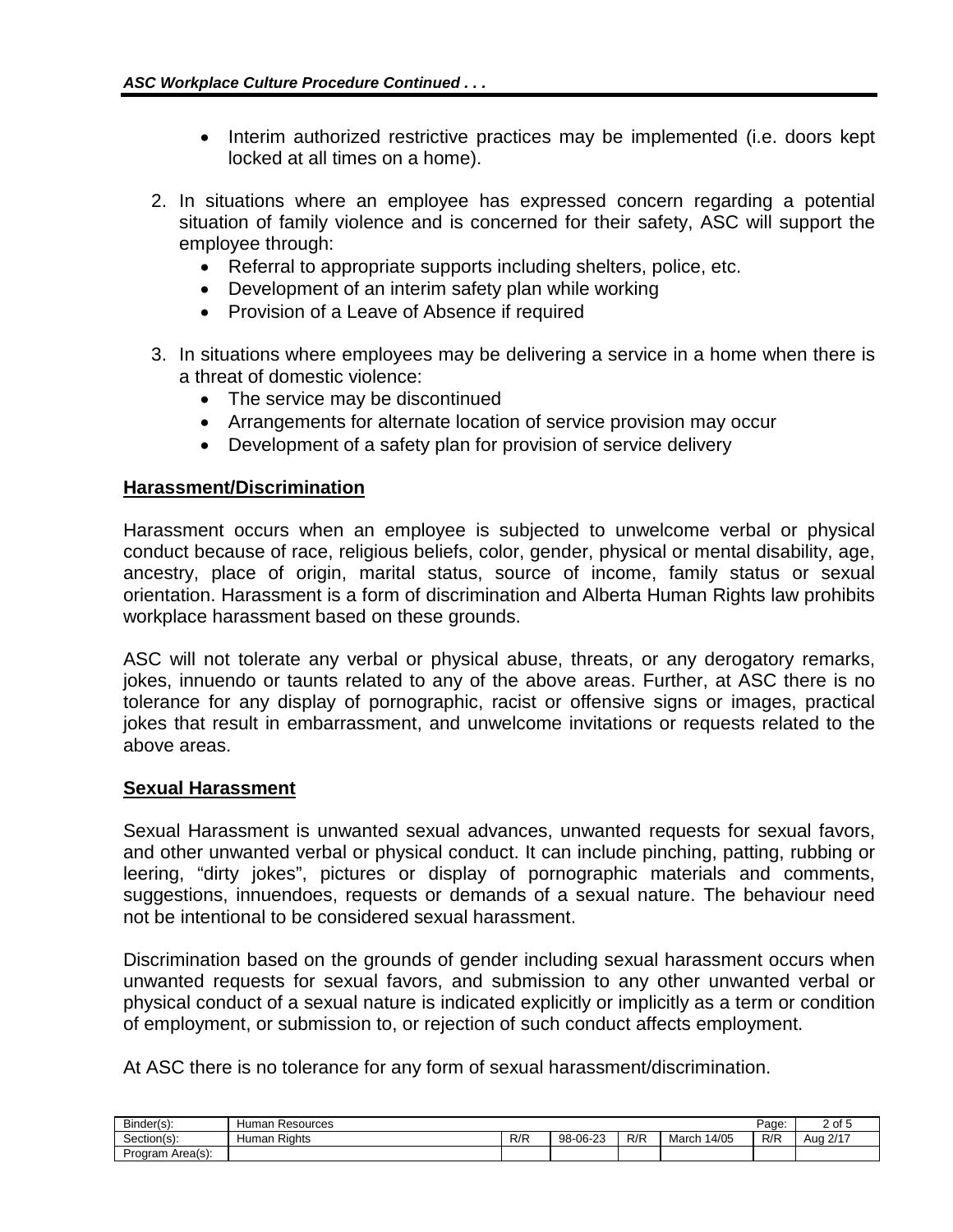## **Workplace Bullying**

Workplace bullying is defined as repeated, deliberate, disrespectful behaviour toward another with an intention of harm. It is not tolerated and will not be condoned.

# **Orientation and Training, Reporting and Follow Up**

#### *Orientation and Training*

- 1. At commencement all employees will be advised of the ASC Workplace Culture Policy, expectations for compliance and reporting processes.
- 2. Minimally annually thereafter, re-orientation/training to the policy and procedure will occur.
- 3. The policy and procedure outlining reporting processes will be available on the employee portion of the website.
- 4. ASC employees will be trained to understand that they have support to stop any conduct/interaction if believed to be harassing, discriminatory, bullying or potentially violent in nature.

# *Reporting*

- 1. Any concern regarding harassment, discrimination, bullying or workplace violence should be brought forward as soon as possible and can be brought to the immediate area supervisor, area Coordinator/Manager or Executive Director.
- 2. When possible, documentation of the circumstances leading to the allegation should be kept by the employee, including dates of specific incidents, locations, possible witnesses.
- 3. Supervisors must take all immediate steps necessary to ensure safety of the employee(s), document concern received and any follow up; then forward to the Executive Director.

## *Follow Up*

- 1. Together with the area supervisor(s) the Executive Director will determine if suspensions with pay are warranted for the safety of those involved.
- 2. The Executive Director will conduct/coordinate any further follow up required which can include seeking legal counsel, facilitating an investigation with the persons involved, and those who may have relevant information. Allegations will be kept confidential to those that need to know as part of a follow up investigation.

| Binder(s):       | Resources<br>umar<br>пuı.    |                   |          |     |                | Page: | 3 of 5                      |
|------------------|------------------------------|-------------------|----------|-----|----------------|-------|-----------------------------|
| Section(s):      | $- \cdot$<br>Rights<br>Human | D/D<br><b>N/N</b> | 98-06-23 | R/R | 14/05<br>March | R/R   | -12/1 <sup>-</sup> ل<br>Aug |
| Program Area(s): |                              |                   |          |     |                |       |                             |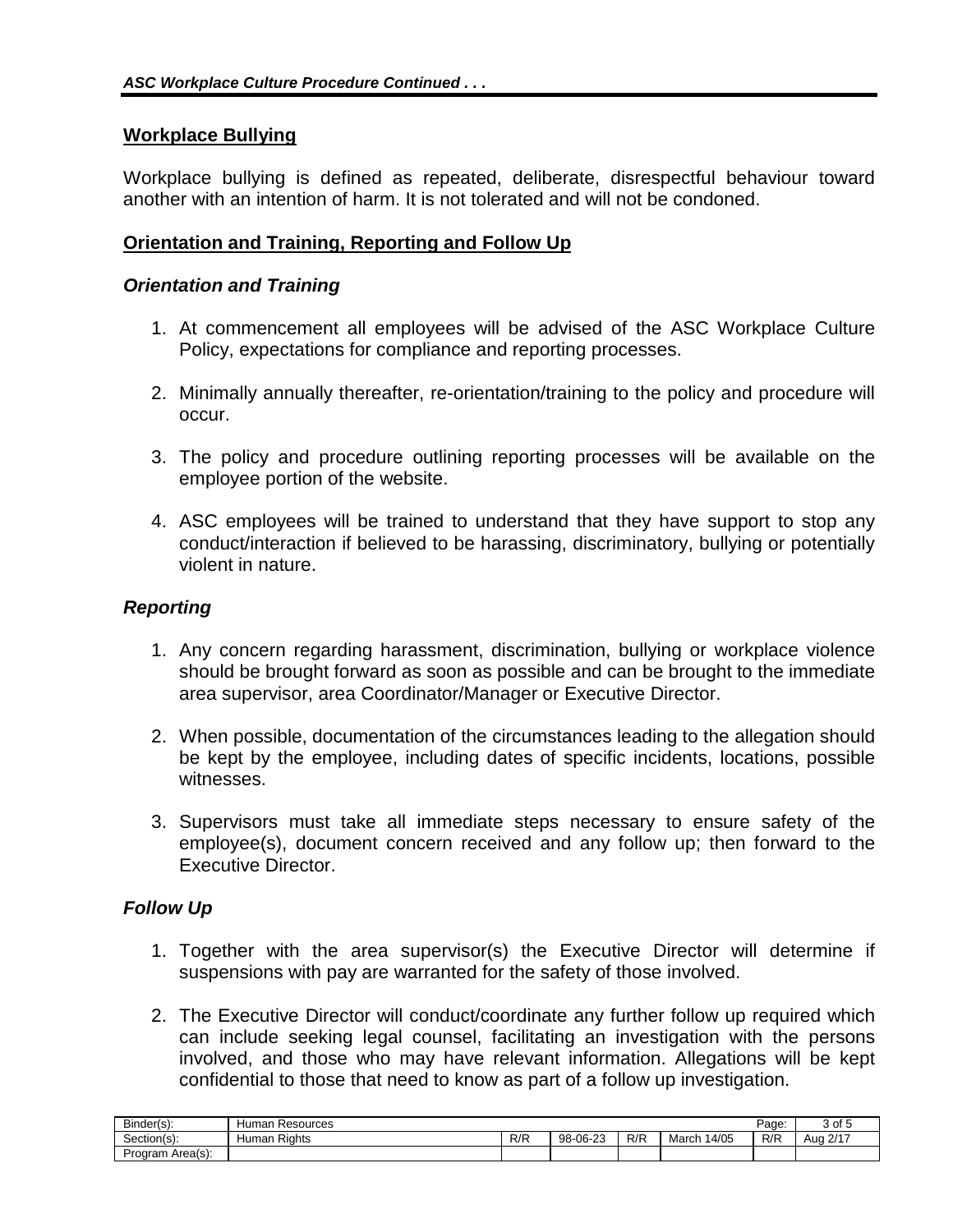- 3. If the evidence produced supports the allegation, the appropriate levels of follow up will occur, which can include but not be limited to:
	- Conciliation development of a documented action plan
	- Sensitivity Training documented performance goals and expected improvement outlined
	- Disciplinary procedures up to and including dismissal
- 4. Regardless of the outcome of the investigation, an employee making a complaint in good faith, or providing information for subsequent investigations in good faith, will have all reasonable measures taken to ensure there is no retaliation.

| Binder(s):           | Resources<br>Humar                |     |                          |     |                | Page: | 4 of               |
|----------------------|-----------------------------------|-----|--------------------------|-----|----------------|-------|--------------------|
| Section(s):          | $\sim$ .<br>Rights<br>umar<br>ישר | R/R | 0000<br>$98 -$<br>∙∪b-∠3 | R/R | 14/05<br>March | R/R   | 2/17<br>Auo 1<br>. |
| ⊦Area(s):<br>Program |                                   |     |                          |     |                |       |                    |